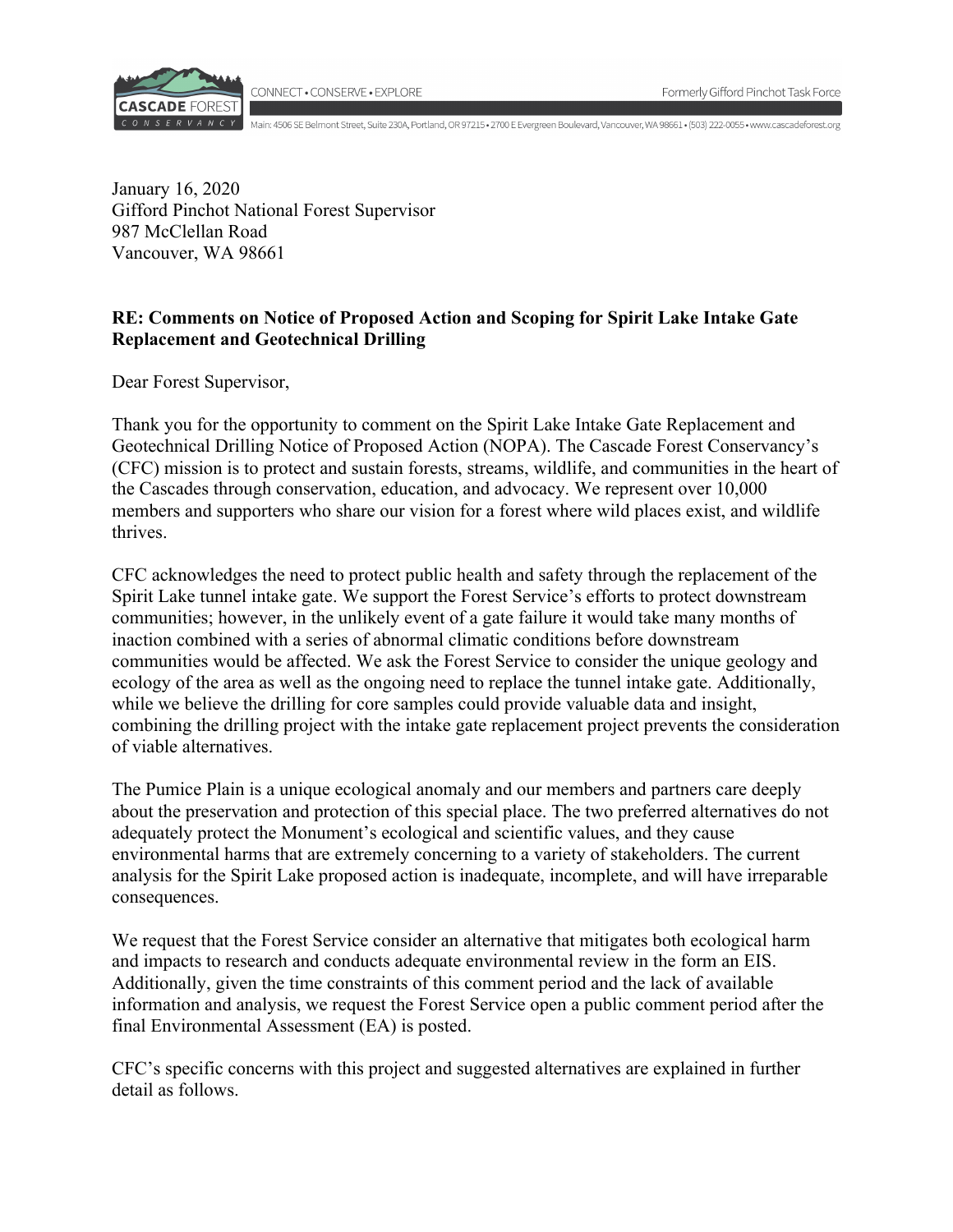# **NEPA requires the consideration of an adequate range of alternatives.**

We are concerned that the Forest Service has failed to consider, or dismissed without adequate analysis, a range of alternatives that protect the Monument values.

The Forest Service has suggested two alternatives for the gate replacement and drilling, both of which require a paved motorized access route across the Pumice Plain, which will be harmful to the unique ecology, geology, and recreational values of the Monument. Initial scoping meetings and prior projects proposed a UTV trail for a motorized accessed route. A paved motorized access route will leave a permanent scar on the landscape, impair the visual quality of the Monument, and invite unwanted motorized access to the Pumice Plain. The Forest Service should explore an alternative that does not require a permanent paved road.

An alternative that uses the Duck Bay access route should be adequately explored. The Duck Bay access route alternative (Gate Replacement  $3$ )<sup>1</sup> would transport equipment in and out of Spirit Lake seasonally by helicopter to Duck Bay and by barge to the gate structure. Work crews would travel daily by utility terrain vehicle and boat to the intake structure. This alternative would mitigate both environmental impacts and harm to research plots. We have requested the project file to gain a better understanding of the dismissed alternatives; that request was turned down.2

The need for core sample drilling is premature and the Forest Service should explore an alternative that does not include the drilling project. The National Academy of Science report<sup>3</sup> highlighted a need to fill a data gap, not an urgent need for core samples to prevent an imminent catastrophic event. We are concerned there is not a legitimate need for drilling additional cores, and by combining the gate replacement and drilling projects, adequate alternatives have been dismissed. The perceived need for drilling is driving the need for access west of Spirit Lake and across the Pumice Plain. Exploring an alternative that does not incorporate the drilling would mitigate environmental impacts and harm to research plots.

Inadequate analysis at the planning stage can result in irreparable environmental harm to the Pumice Plain and Spirit Lake. Alternative access routes not analyzed in the NOPA should be analyzed in further detail and compared not just with regard to economics, but also with a consideration of how well it protects the Monument values. We suggest the Forest Service revisit the prematurely dismissed alternatives and consider an alternative that results in fewer ecological harms and impacts to research.

# **The proposed action requires the preparation of an Environmental Impact Statement.**

Under NEPA, an agency must prepare an EIS if a proposed federal action could "significantly affect the quality of the human environment."4 The significant effect need not actually occur; it is sufficient to trigger the preparation of an EIS if a substantial question is raised "whether a project

 $1$  NOPA at 10.

<sup>&</sup>lt;sup>2</sup> CFC requested the project file on  $12/19/19$ , the Forest Service declined the request and recommend CFC make an official FOIA request for the documents. CFC submitted a FOIA request on 01/03/20.

<sup>3</sup> A DECISION FRAMEWORK FOR MANAGING THE SPIRIT LAKE AND TOUTLE RIVER SYSTEM AT MOUNT ST. HELENS, NATIONAL ACADEMIES OF SCIENCE. ENGINEERING. MEDICINE (2018).

<sup>4</sup> 42 U.S.C. §4332(c).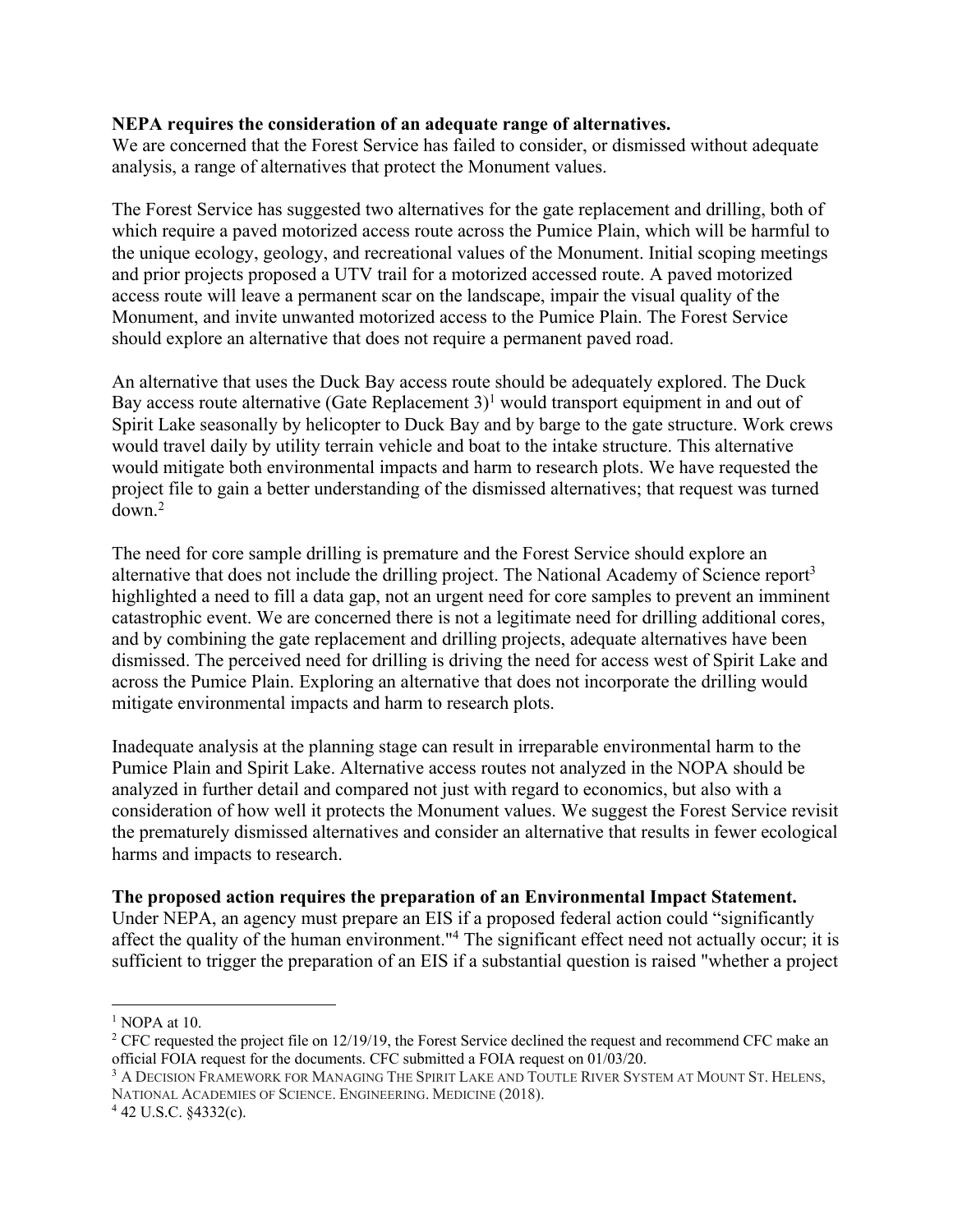may have a significant effect on the environment." Council on Environmental Quality Regulations define significant effect by reference to both the context and intensity of the action. There are a number of factors the agency must consider in assessing the intensity of the action, including:

*(1) Impacts that may be both beneficial and adverse. A significant effect may exist even if the Federal agency believes that on balance the effect will be beneficial.*

*(2) The degree to which the proposed action affects public health or safety.*

*(3) Unique characteristics, such as proximity to historic or cultural resources, park* 

*lands, prime farmlands, wetlands, wild and scenic rivers, or ecologically critical areas.*

*(4) The degree to which the effects are likely to be highly controversial.*

*(5) The degree to which the possible effects are highly uncertain or involve unique or unknown risks.*

*(6) The degree to which the action may establish a precedent for future actions with significant effects or represents a decision in principle about a future consideration. (7) Whether the action is related to other actions with individually insignificant but cumulatively significant impacts. Significance exists if it is reasonable to anticipate a cumulatively significant impact on the environment. Significance cannot be avoided by terming an action temporary or by breaking it into small component parts.*

*(8) The degree to which the action may adversely affect [sites/structures] listed in or eligible for listing in the National Register of Historic Places or may cause loss or destruction of significant scientific, cultural, or historical resources.*

*(9) The degree to which the action may adversely affect an endangered or threatened species or its habitat that has been determined to be critical under the Endangered Species Act of 1973.*

*(10) Whether the action threatens a violation of Federal, State, or local law or requirements imposed for the protection of the environment.*

40. C.F.R. § 1508.27(b).

The environmental impacts of the proposed alternatives are both controversial and significant. The proposed road would cross five permanent streams and ten seasonal streams, encouraging soil erosion and sediment delivery into the streams, the Toutle River System, and Spirit Lake. These channels make up five separate watersheds that were created following the eruption of Mount St. Helens—a set of new watersheds globally unique to this landscape. The road would experience 1,980 passenger vehicle passes, 84 tractor-trailer passes, 464 single-unit truck passes, and 6-10 drill rigs passes per season.<sup>5</sup> The impacts of sediment disturbances will cause significant harm to aquatic insects and fish, and may incite downstream migration, increasing turbidity and damage to benthic habitat. Additionally, a portion of these stream crossings are likely wash out every year, requiring additional construction and causing additional harms to the ecology of the landscapes—impacts that have not been discussed.

The proposed duration of the project is up to five years—three years longer than initially proposed in scoping meetings. The sounds from drilling will be heard throughout the region, affecting both the area's tranquility and nearby animal populations. Mountain goats, a sensitive

 $<sup>5</sup>$  NOPA at 7.</sup>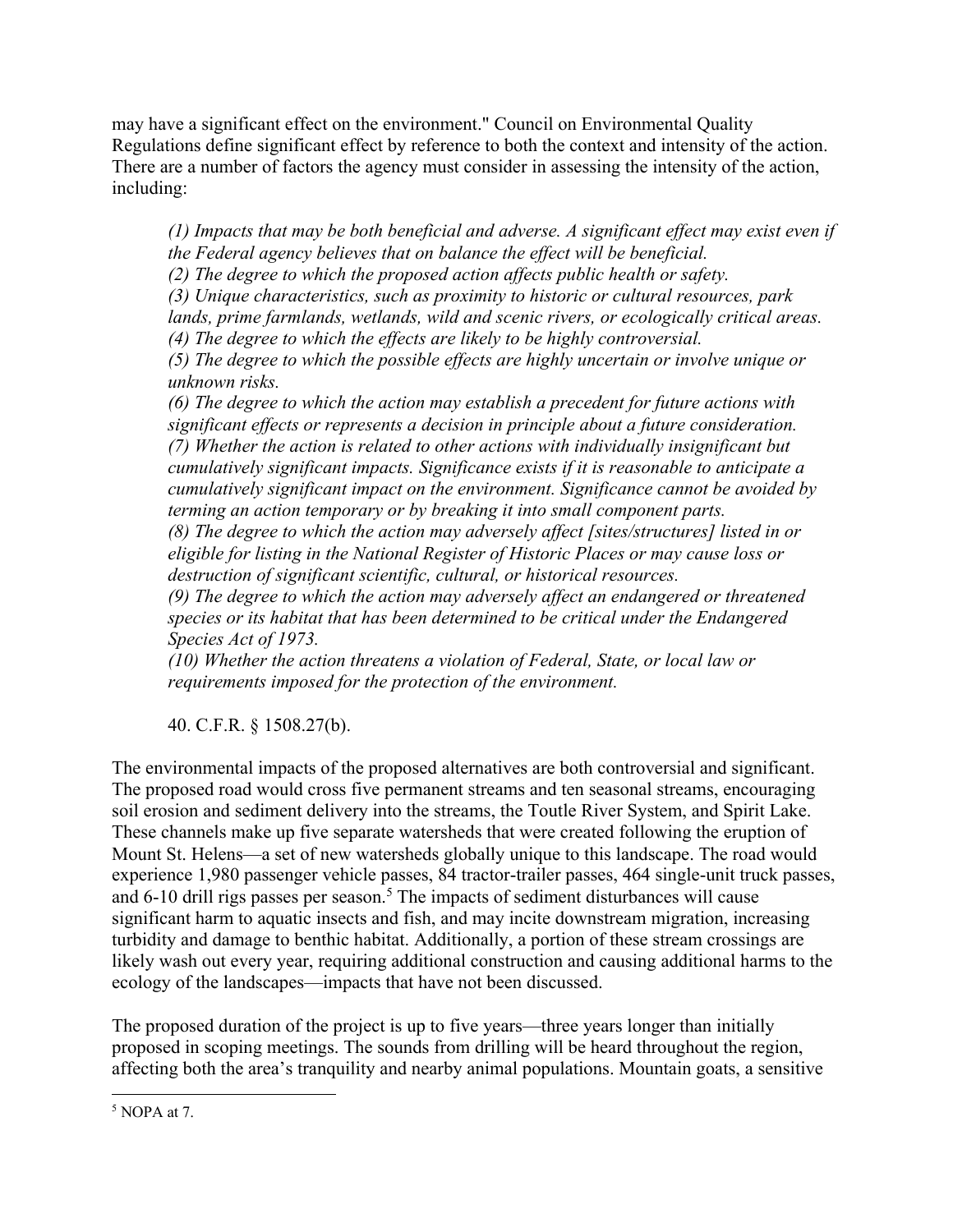species, as well as deer and elk, may avoid their current habitats in the area and potentially disappear off the landscape for an extended period of time given the proposed timeline of the project.

The human impacts on the landscape during the proposed project timeline are unmitigated. Specifically, there will be unintended consequences due to the density of workers for a prolonged period of time. The construction of a road will cause a permanent scar on the landscape due to its structure alone. The Forest Service's classification of the road has not been discussed and could require long-term maintenance and result in additional significant ecological harms. We are concerned about the limited analysis, which fails to adequately explore the wideranging impacts to the quality of the environment. We believe the Forest Service is obligated to prepare an EIS to address these concerns.

# **The proposed Comprehensive Management Plan amendment requires the preparation of an Environmental Impact Statement.**

We have concerns that a project-specific amendment to the Comprehensive Management Plan<sup>6</sup> (CMP) is being proposed without adequate environmental review. Plans themselves may not directly cause environmental impacts, but in this case, the proposed site-specific amendment is for the sole purpose of facilitating this project. The Forest Service is obligated to prepare an EIS for an amendment that causes significant impacts and is a major federal action.<sup>7</sup> The proposal to amend the visual quality objective from retention to partial retention will have significant impacts on the character and landscape of the monument and is a major federal action. The retention objective currently required in the CMP is "the most restrictive visual quality objective" and "management activities are not evident to the casual forest visitor."8 This visual quality objective is in place to preserve aesthetic values of the Monument and maintain a landscape that has negligible visible human influence. Deviation from this objective will have significant effects on recreation, opportunities and access, and the scenic character of the Monument. Additionally, this amendment may establish a precedent for future actions with significant effects.<sup>9</sup> We do not support the proposed amendment and urge the Forest Service to conduct the necessary environmental analysis and prepare an EIS.

# **The impacts to research are controversial and significant.**

When Congress designated Mt. St. Helens as a National Monument, it identified research as a priority. The Pumice Plain, specifically, was designated as a Class 1 Research Area; the two proposed alternatives could have irreversible impacts to this natural laboratory and its ongoing research. In fact, there are few places on earth that boast six square miles with almost no human influence, and researchers have spent 40 years observing nature recover from total destruction to a flourishing ecosystem of streams, soils, plants, and animals. It is an epicenter for learning and knowledge. We are concerned that any activity as invasive as the proposed action would have damaging consequences for global research. Both alternatives directly cause the loss of research

 $6$  36 C.F.R. 219.16(b).

<sup>&</sup>lt;sup>7</sup> "A proposed amendment that may create a significant environmental effect and thus requires preparation of an environmental impact statement." 36 C.F.R. 219.13(b)(3).

<sup>8</sup> NOPA at 18; CMP, appendix P.

 $940.$  C.F.R. § 1508.27(b)(6).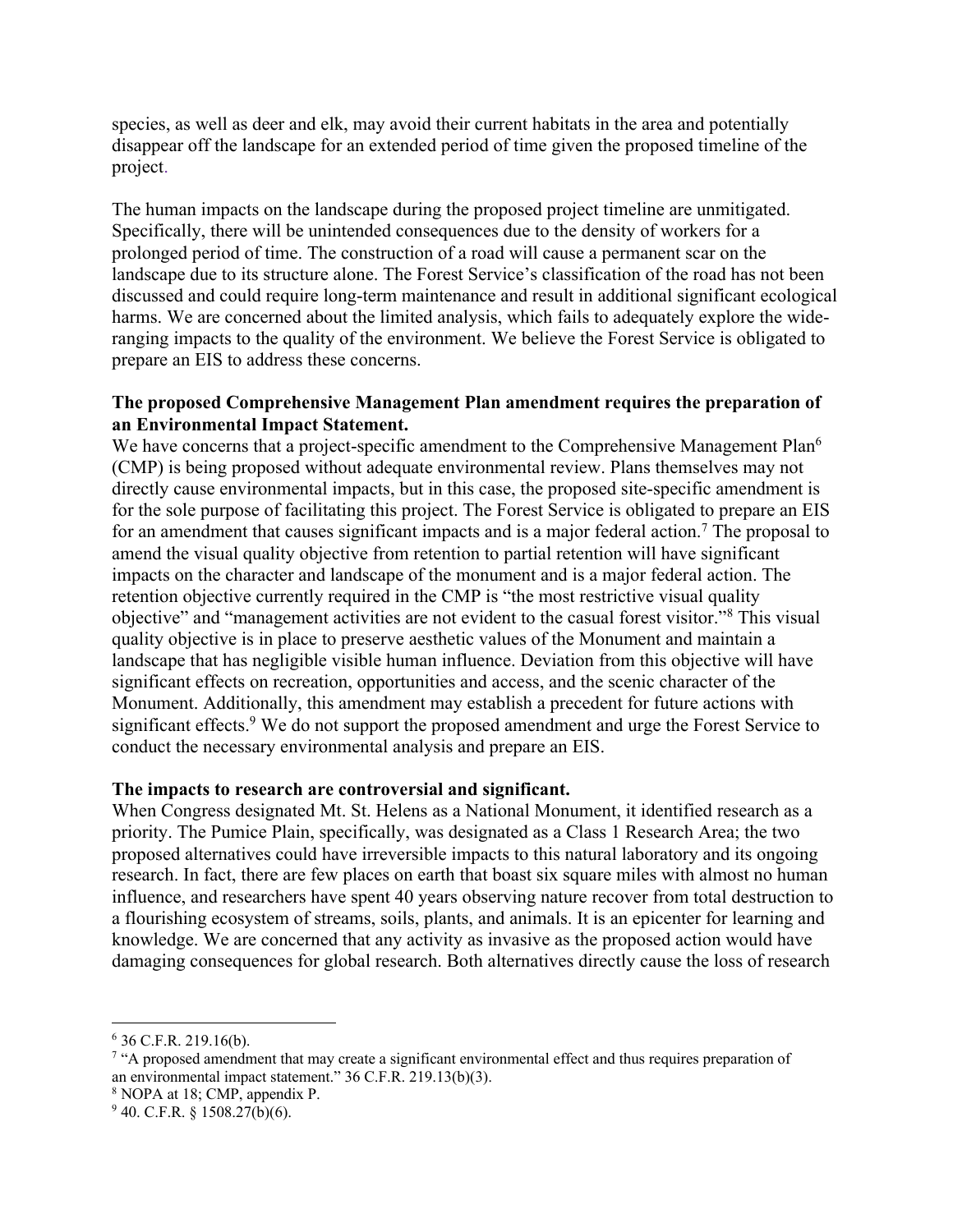plots and transects, <sup>10</sup> destroying research, impacting funding, and potentially permanently altering the ecological conditions for all research on the Pumice Plain. Additionally, a Class 1 Research Area is a unique characteristic that requires the preparation of an EIS under 40. C.F.R. § 1508.27(b)(3), the list is not exhaustive, they are suggestions, and a Class 1 Research Area is exactly the kind of characteristic the legislators were striving to protect.

# **The public is not being given an adequate opportunity to provide meaningful comments.**

In an attempt to circumvent opposition to a highly controversial project, the Forest Service is rushing this project through without adequate consideration of public input. The notice of proposed action was posted on December 17, allowing for a limited public comment window across the vacation period while agency staff are unavailable to answer public concerns and supply additional information. CFC sent a letter requesting a comment extension on December 19,<sup>11</sup> to which the Forest Service did not respond until January 3—two weeks later—when agency staff were back in the office. We are deeply concerned that the Forest Service is undermining the public comment process by failing to entertain a public comment period following the final EA. It is challenging, if not impossible, to provide meaningful comment and preserve standing on issues for which we have not been supplied adequate documentation. Additionally, the EA is likely to include substantial changes from the NOPA—especially if the Forest Service takes on board public comment—which requires a public comment period.12 We request the Forest Service open up an additional public comment after review of these comments to allow CFC time to receive documents from our FOIA request and further understand the intricacies of this project.

# **The Presence of Endangered Species requires consultation under the Endangered Species Act.**

The Notice of proposed action fails to acknowledge the population of Steelhead inhabiting Spirit Lake. Under the Endangered Species Act (ESA), any federal action that may affect threatened or endangered species or its habitat, the agency contemplating an action must consult with the consulting agency.13 For anadromous species, the consulting agency is the National Marine Fisheries Service (NMFS or NOAA Fisheries).<sup>14</sup> Local biologists and researchers are fairly certain there is a population of Lower Columbia River steelhead in Spirit Lake.15 The North Fork Toutle River avulsed at least ten times from 1980 through 2017, which would have allowed the population of steelhead to connect with Spirit Lake. Anadromous steelhead, Lower Columbia River distinct population segment, are listed as Threatened under the ESA.<sup>16</sup> If the proposed activity is likely to adversely affect the listed species,<sup>17</sup> the Forest Service is required to consult with NMFS and request the issuance of a Biological Opinion.<sup>18</sup> We are concerned that the effects

<sup>&</sup>lt;sup>10</sup> Alternative B causes the destruction of five research plots; Alternative C cause the destruction of three research plots.<br><sup>11</sup> CFC comment extension request letter submitted as official comment 12/17/2019.

<sup>&</sup>lt;sup>12</sup> See 36 C.F.R. §218.22.<br><sup>13</sup> Karuk Tribe of California v. U.S. Forest Service, 681 F.3d 1006, 1020 (9th Cir. 2012).<br><sup>14</sup> See 50 C.F.R. § 402.01.<br><sup>15</sup> Major, J.J., *et al., A MULTI-DECADE ANALYSIS OF FLUVIAL GEOMORPHIC* BLOCKAGE, U.S. GEOLOGICAL SURVEY OPEN-FILE REPORT (Draft, Publication expected 2020).

<sup>16</sup> *See* 50 C.F.R. §223, §224.

<sup>&</sup>lt;sup>17</sup> 50 C.F.R. §402.13(a), §402.14(a)-(b).<br><sup>18</sup> 50 C.F.R. § 402.14(g),(h).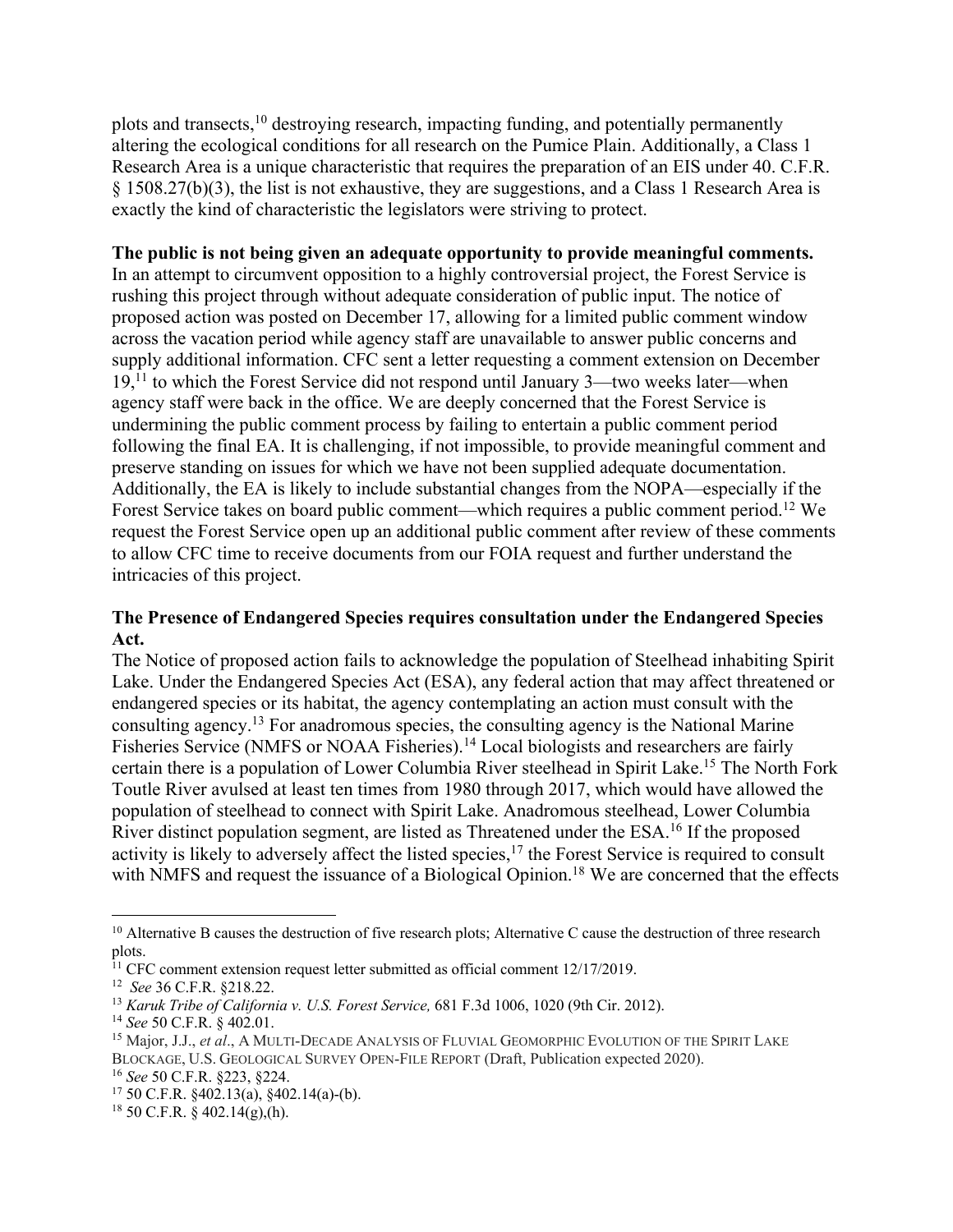of the debris block drilling, gate replacement, and road construction are certain to harm the habitat and survival of the steelhead. Given the project may adversely affect the threatened steelhead and their habitat, we believe the Forest Service is obligated to prepare an EIS.<sup>19</sup>

#### **The threat of invasive species has not been adequately considered.**

The Forest Service has failed to account for the impacts and introduction of invasive species into this unique landscape. CFC is concerned about the potential introduction of invasive species because of the introduction of barges, machinery for drilling equipment, and materials for road construction. Specifically, the NOPA proposes a road constructed out of gravel and asphalt<sup>20</sup> without any mention of where these materials will be sourced from and methods to prevent the introduction of invasive species. Additionally, the New Zealand mudsnail, a known invasive species, has already been introduced to the Spirit Lake system.<sup>21</sup> We are concerned that this project, as proposed, could allow for further introduction and more dispersal downstream into the Toutle River system, posing a potential ecological disaster. We suggest the Forest Service strongly consider taking a hard look at the environmental impacts of the project and conduct further analysis in the form of the preparation of an EIS.

#### **The harms to recreation will be long-term and permanent.**

We are concerned the proposed project will have long-term, permanent impacts on recreation. The project will impact hiking, birding, biking, hunting, and scenic views. The disturbance from the proposed project will be seen from a vast array of locations including Harry's Ridge, Windy Ridge, Johnston Ridge, and the Mount Margaret Backcountry. The thumping sound associated with drilling and the construction of the gate will displace the quiet and tranquil nature of the landscape. Additionally, the proposal identifies Windy Ridge as a staging zone, which will lead to the closure of the ridge and any associated trails for the duration of the project. This closure also includes the popular mountain biking and hiking trail, the Plains of Abraham, that would be rendered inoperable for the foreseeable future. The Truman Trail will be most significantly affected by the project; both alternatives propose the trail will be closed for five years and turned into a gravel road—no longer resembling a hiking trail. The impacts to recreation are significant and do not consider the values of the Monument. We request the Forest Service consider an alternative that mitigates any impacts to recreation.

# **The risk to downstream communities is relatively low**.

We are sensitive to the potential risks to downstream communities; human safety is of the utmost importance. At the scoping meeting prior to the release of the NOPA, however, the Forest Service confirmed that the intake gate had been fixed, revealing no immediate need, or emergency, to replace the intake gate.<sup>22</sup>Additionally, it would take an abnormal series of climatic events for negative downstream impacts to be realized, and even then, scientists predict the timeline to be "many months." <sup>23</sup> Specifically, "unlike constructed dams where infrastructure failure can lead to a sudden reservoir release, failure or blockage of the existing tunnel will not

<sup>&</sup>lt;sup>19</sup> 40 C.F.R. § 1508.27(b)(9).<br><sup>20</sup> NOPA at 10.

 $21$  NOPA at 11.

<sup>&</sup>lt;sup>22</sup> Spirit Lake scoping meeting on 11/13/2019, Rebecca Hoffman confirmed the intake gate had been repaired.

<sup>&</sup>lt;sup>23</sup> Grant, *et al.*, GEOLOGIC, GEOMORPHIC AND HYDROLOGIC CONTEXT OF THE SPIRIT LAKE OUTLET (2017).